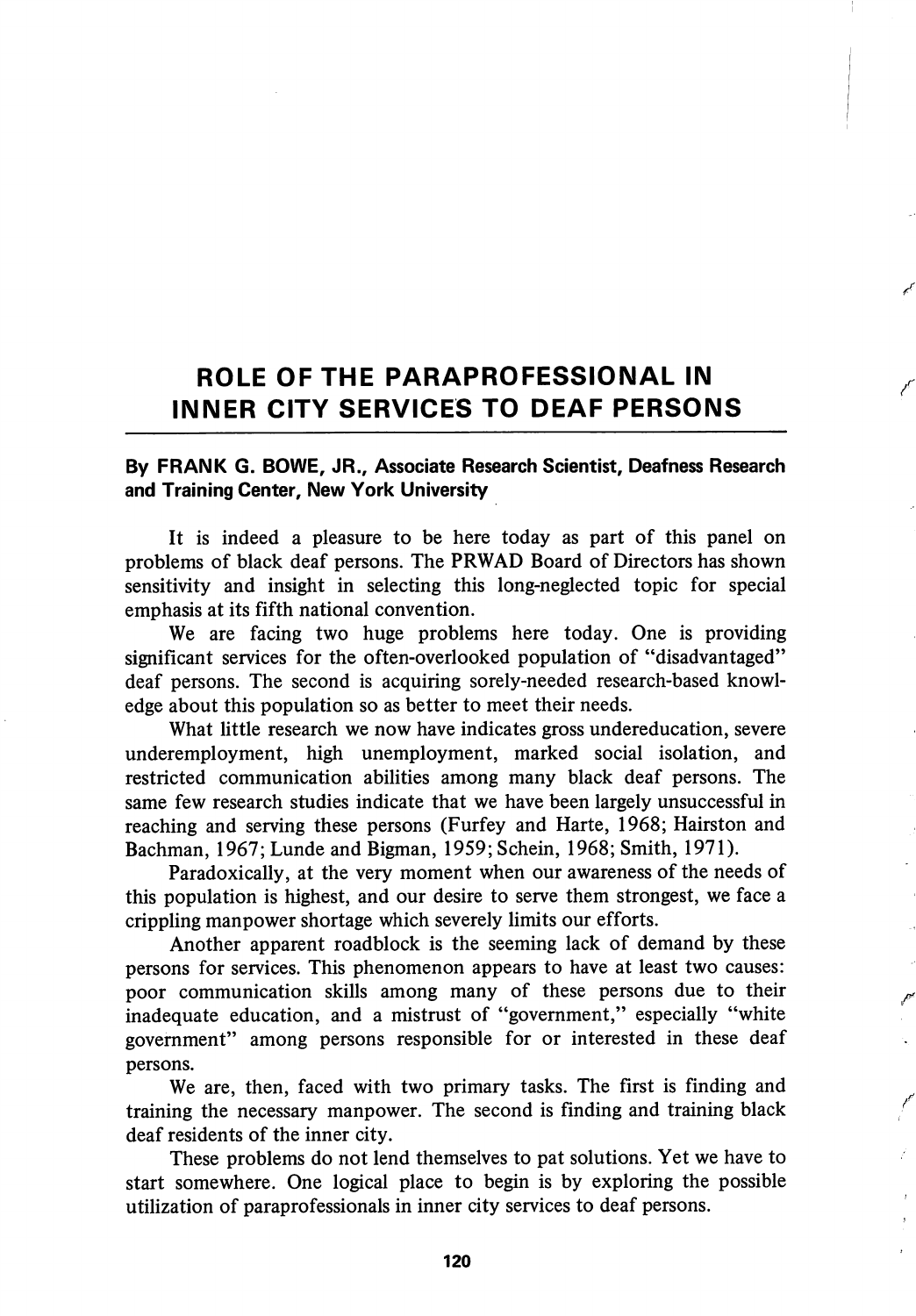By the term "paraprofessionals" we usually mean supportive personnel who act as aides in areas for which they have received specific training. They are often drawn from the service area and are themselves members of the target population (Pearl and Reissman, 1965).

The use of paraprofessionals has several apparent benefits. First, by employing persons from the target area, we help to ease the high unemployment and severe underemployment among the population to be served. Second, because they reside in the target area and are members of the target group, these paraprofessionals can serve as a link between the agency and the clients. This is especially valuable in services to black deaf inner city residents. Paraprofessionals can help alleviate the distrust of "government" and can help draw potential clients to the agency. Finally, a reliable, supervised aide can relieve the rehabihtation counselor of a large share of his more mundane duties, freeing him to function more effectively doing the things only he is qualified to do (Patterson, 1968). A project in Wyoming suggests that aides might enable a counselor to double his caseload and improve the timing of events in the rehabilitation process (Galloway and Kelso, 1966).

Having suggested the use of paraprofessionals in inner city services to deaf persons, I must include the caveat that this approach is not without potential hazards (Peth, 1971). At times the agency may experience a personal relationship problem between an insecure counselor and his aides (Denham and Shatz, 1968). If the agency carefully delineates their respective roles and makes clear that the paraprofessional does not represent a threat to the professional rehabilitation counselor to the deaf (RCD), this problem should be minimized (Weber and Palmer, 1969).

A second potential difficulty involves the possible lack of confiden tiality on the part of the paraprofessionals. Again, with appropriate training, this should not be a major problem.

A great deal of work remains to be done to test the feasibility of this approach and to implement plans to use paraprofessionals in inner city services to deaf persons. We must study the role and function of the RCD in order to identify tasks which do not require the extensive training a professional counselor must receive. From a list of such tasks, we must select those that could be performed by deaf persons with short-term training. Training programs must then be designed and implemented. Evaluation of the performance of the trainees must follow.

I have posed some questions and suggested some possible answers. At this point the questions far outweigh the answers. The questions will remain topheavy until you, the professional rehabilitation workers with the adult deaf, move to provide the answers.

Thank you.

Ą